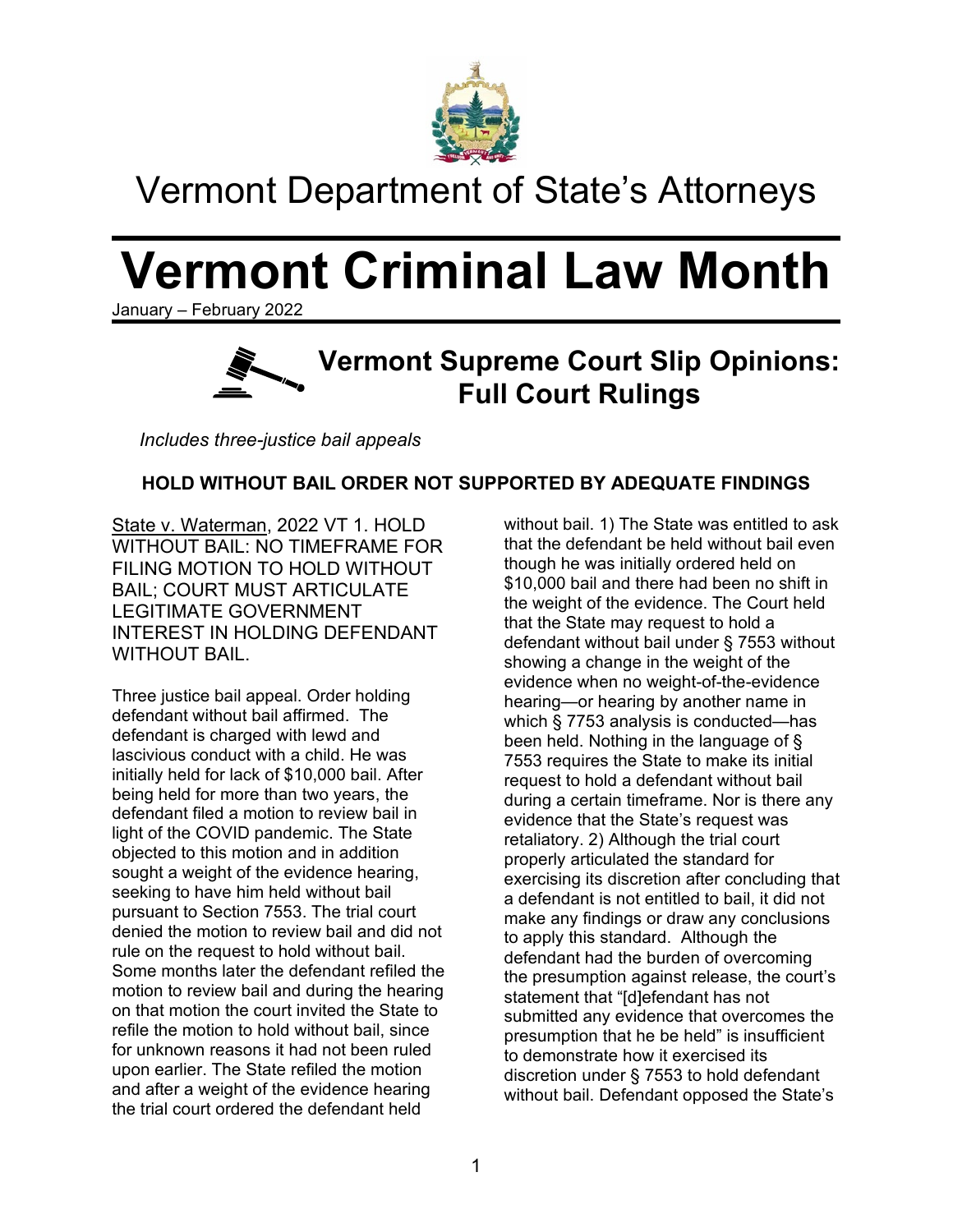request to hold him without bail. The court was therefore required to make findings and articulate a legitimate government interest in holding defendant without bail to assure his detention is not arbitrary. The matter is therefore remanded for the trial court to

make findings and exercise its sound discretion. Doc. 21-AP-282, January 5, 2022. [https://www.vermontjudiciary.org/sites/defau](https://www.vermontjudiciary.org/sites/default/files/documents/eo21-282.pdf) [lt/files/documents/eo21-282.pdf](https://www.vermontjudiciary.org/sites/default/files/documents/eo21-282.pdf)

### **CHILD IN CHILD LURING CASE MAY BE FICTITIOUS**

### State v. Vogel, 2022 VT 5. LURING A CHILD: CHILD MAY BE FICTITIOUS.

Full court published opinion. Interlocutory appeal concerning 13 VSA 2828, soliciting a child or another person believed to be a child to engage in sexual activity. The defendant was charged with luring a child as a result of an online chat with a law enforcement officer posing as the mother of two daughters aged seven and thirteen. The defendant argued that he could not be convicted of the crime because the person he believed he was soliciting did not exist. However, the Court concludes that the plain

language of § 2828 is broad enough to encompass the alleged actions of the defendant in this case because he believed he was arranging to have sex with an actual child. Because the statute is aimed in part at intercepting potential predators before they are able to exploit children, an actual child victim is not a required element. The statute criminalizes a defendant's requests for sex from an actual child or a person believed to be a child. The person believed to be a child may be real or fictitious. Doc. 2021-105, January 28, 2022. [https://www.vermontjudiciary.org/sites/defau](https://www.vermontjudiciary.org/sites/default/files/documents/op21-105.pdf) [lt/files/documents/op21-105.pdf](https://www.vermontjudiciary.org/sites/default/files/documents/op21-105.pdf)

### **PROLONGED PRETRIAL INCARCERATION DID NOT VIOLATE DUE PROCESS**

State v. Labrecque, 2022 VT 6. HOLD WITHOUT BAIL: PROPOSED ELECTRONIC MONITORING; DENIAL OF DUE PROCESS CLAIM.

Three-justice published bail appeal. The decision denying the defendant bail is affirmed. He is charged with three felonies, each carrying a maximum sentence of life imprisonment. 1) The trial court did not abuse its discretion in declining to release the defendant subject to electronic monitoring. The court noted that the monitoring system would provide information about defendant's location while the device was in place, but it would not prevent defendant from harming the public. Further, any intentional or unintentional disconnection (whether through tampering or through loss of GPS or cellular service) would prevent law enforcement from tracking defendant through the device.

Defendant's failure to provide evidence about law-enforcement-response times meant that the court did not have sufficient information to assess law enforcement's ability to respond to a potential disconnection to protect the public and continue monitoring defendant. The court's decision to deny defendant's motion based on this reasoning was well within the court's discretion. 2) Nor did the on-going detention violate the defendant's due process rights. Analysis of the Briggs factors is as follows: a) The strength of the evidence justifying detention: the defendant has multiple convictions, including violation of conditions of release, failure to appear, violation of probation, and attempt to elude law enforcement, which display a disrespect for authority and conditions. The electronic monitoring proposal does not mitigate this factor because it would not ameliorate the risk defendant has to public safety, including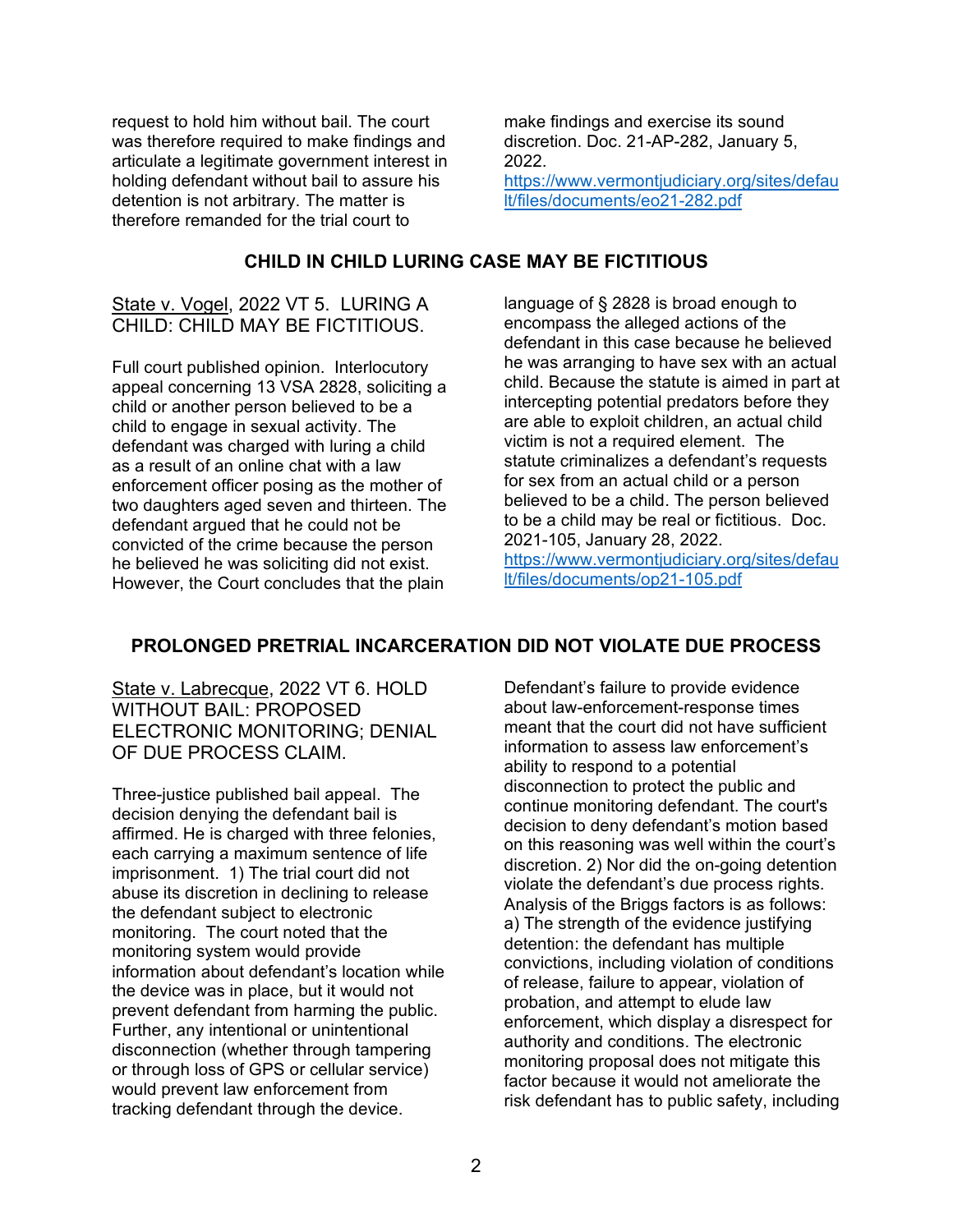the safety of his stepdaughter. Furthermore, as a result of defendant's partner's work schedule, defendant will not have consistent supervision if he were to return to the residence, which itself is close to a middle school and high school. (The defendant is charged with repeatedly sexually abusing a minor). b) the government's responsibility for the delay in proceeding to trial. Although a portion of the delay is attributable to the government, as in Briggs, the delay was neither intentional nor unwarranted, and defendant, too, bears some responsibility. As a result, this factor also weighs against finding a due process violation. c) the length of the detention. In the present case, defendant has been incarcerated without bail since November 2018, marking thirtyeight months in which defendant has been detained without trial. This is undeniably an extraordinarily long time for a defendant to be incarcerated without a sentence, and is cause for concern. Here, defendant's

prolonged incarceration is the only factor that weighs in defendant's favor. The evidence justifying defendant's continued incarceration is strong, and about half of the delay was due to the COVID-19 pandemic, making this a highly unusual situation when compared to prolonged pre-trial detention outside of the context of a global pandemic. Further, defendant is currently on the trial list for early February now that jury trials have resumed. Defendant's jury selection would have been in progress at the time of the hearing in this appeal, and his trial would be well underway at the time of this entry order, had defense counsel not filed a motion to continue in early January due to a familial medical issue. The trial court's finding of no due process violation is therefore affirmed. 2022 VT 6, January 28, 2022.

[https://www.vermontjudiciary.org/sites/defau](https://www.vermontjudiciary.org/sites/default/files/documents/eo22-002_2.pdf) [lt/files/documents/eo22-002\\_2.pdf](https://www.vermontjudiciary.org/sites/default/files/documents/eo22-002_2.pdf)

#### **APPEAL OF DENIAL OF YOUTHFUL OFFENDER STATUS MOOTED BY DEFENDANT AGING OUT**

In re J.H., four justice entry order. DENIAL OF YOUTHFUL-OFFENDER STATUS: MOOTNESS.

Juvenile's motion for permission to appeal the trial court's denial of youthful-offender status is denied as moot. The family division is a court of limited jurisdiction, the scope of which is defined strictly by statute. The relevant jurisdictional statute provides that "[j]urisdiction over a youthful-offender shall not extend beyond the youth's 22nd birthday." 33 V.S.A. § 5103(c)(2)(D). These statutes provide no basis for the family

division to retain jurisdiction over a defendant who reaches the age of 22, and J.H. has offered no legal argument in support of the notion that the family division retains jurisdiction over him. Because the family division now lacks jurisdiction, the Court can no longer grant J.H. the relief that he seeks—to be treated as a youthful offender. Therefore, the Court dismisses the appeal as moot. Doc. 22-AP-020, February 17, 2022.

[https://www.vermontjudiciary.org/sites/defau](https://www.vermontjudiciary.org/sites/default/files/documents/eo22-020.pdf) [lt/files/documents/eo22-020.pdf](https://www.vermontjudiciary.org/sites/default/files/documents/eo22-020.pdf)

### **ORAL ARGUMENTS TO BE CONFIDENTIAL**

State v. George, full court entry order. ORAL ARGUMENT: CLOSURE TO PUBLIC.

The parties were permitted in this appeal to file their appellate briefs confidentially because the appeal concerns a proffer made by the defendant to the State, which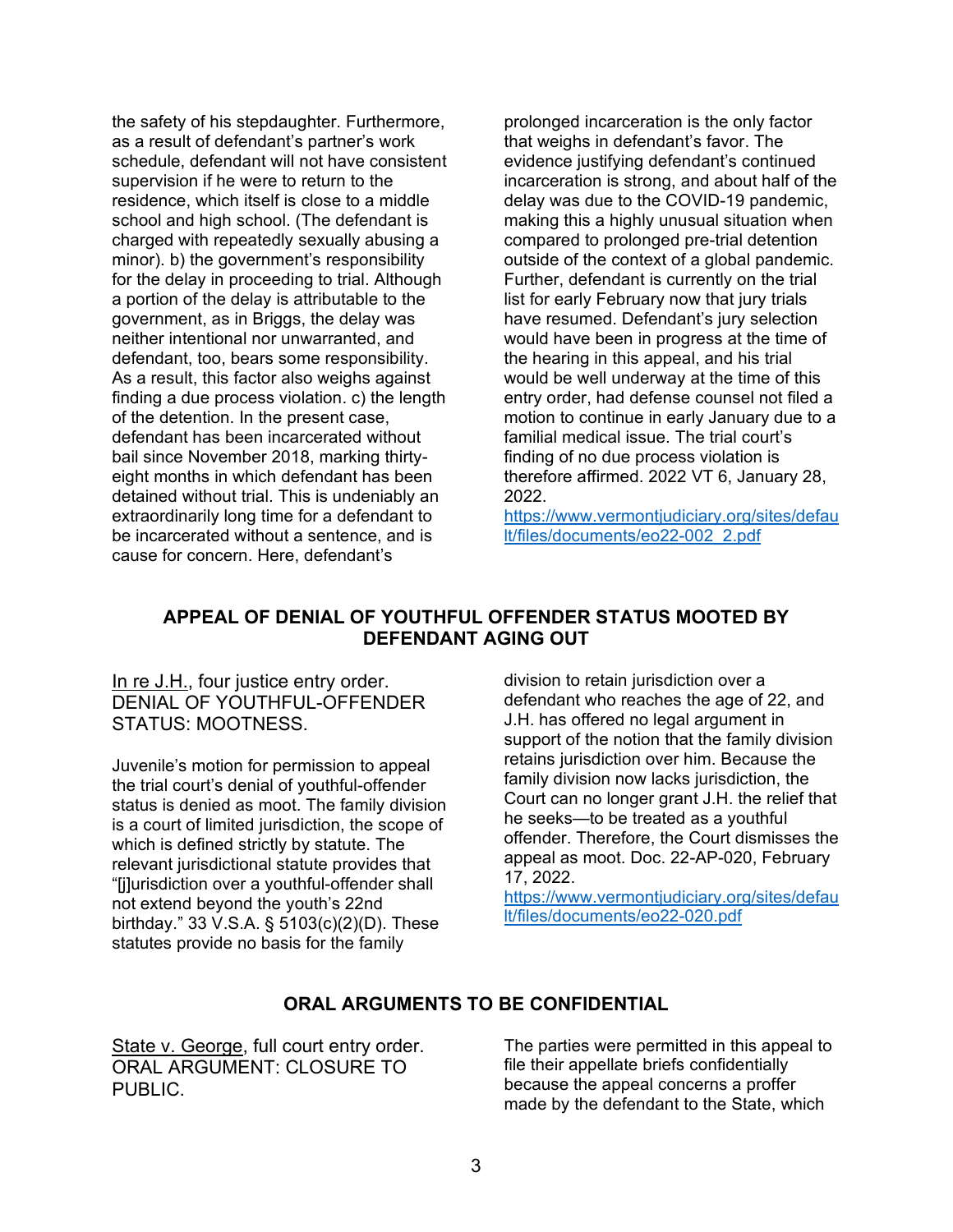is nonpublic pending the appeal. The Court now orders that the oral argument be closed to the public for the same reason. The Court may change the public-access status of the recording after it issues its opinion. Doc.

2021-089, March 16, 2022. [https://www.vermontjudiciary.org/sites/defau](https://www.vermontjudiciary.org/sites/default/files/documents/eo21-089.pdf) [lt/files/documents/eo21-089.pdf](https://www.vermontjudiciary.org/sites/default/files/documents/eo21-089.pdf)

### **Vermont Supreme Court Slip Opinions: Three-Justice Entry Orders**

### **DUE PROCESS CHALLENGES TO REVOCATION OF FURLOUGH AND RESCISSION OF PAROLE DENIED**

Many v. State of Vermont, three-justice entry order. HABEAS CORPUS: REVOCATION OF FURLOUGH AND RESCISSION OF PAROLE – DUE PROCESS CLAIMS.

Denial of petition for habeas corpus affirmed. The defendant had claimed due process violations in the revocation of his furlough status and rescission of parole. 1) With respect to the furlough revocation, the petitioner contended that the appeal process established by 28 V.S.A. § 724 was not an adequate alternative to habeas relief under his circumstances because the reviewing court could entertain arguments related only to abuse of discretion and not to alleged due process violations. However, after the brief was filed this Court decided

Davey v. Baker, 2021 VT 94, rejecting the same argument and holding that the § 724 appeal process is a viable alternative to challenge furlough interruption and that "nothing in § 724(c) precludes a court from reviewing whether a denial of due process occurred." Id. ¶¶ 16-17. Therefore this claim has no merit. 2) With respect to the parole revocation claims, the petitioner cannot show that the rescission of parole deprived him of a liberty interest, because at the time of the recission he was still incarcerated as a result of the furlough revocation. Furthermore, the petitioner was not at the time actually on parole because he had not yet signed the parole agreement. Doc. 21- AP-223, February 11, 2022. [https://www.vermontjudiciary.org/sites/defau](https://www.vermontjudiciary.org/sites/default/files/documents/eo21-223.pdf) [lt/files/documents/eo21-223.pdf](https://www.vermontjudiciary.org/sites/default/files/documents/eo21-223.pdf)

### **Vermont Supreme Court Slip Opinions: Single Justice Appeals**

### **PUBLIC DEFENDER CONTRIBUTION CALCUATION REMANDED FOR RECALCULATION**

State v. Ferlazzo, Jr., single justice appeal from ruling on public defender application. PUBLIC DEFENDER SERVICES: CALCULATION OF DEFENDANT'S CONTRIBUTION.

The trial court's ruling is remanded. 1) The trial court failed to make an affirmative finding regarding the defendant's income, as required by the statute. The court merely found that the defendant's reported income was not credible, and instead relied upon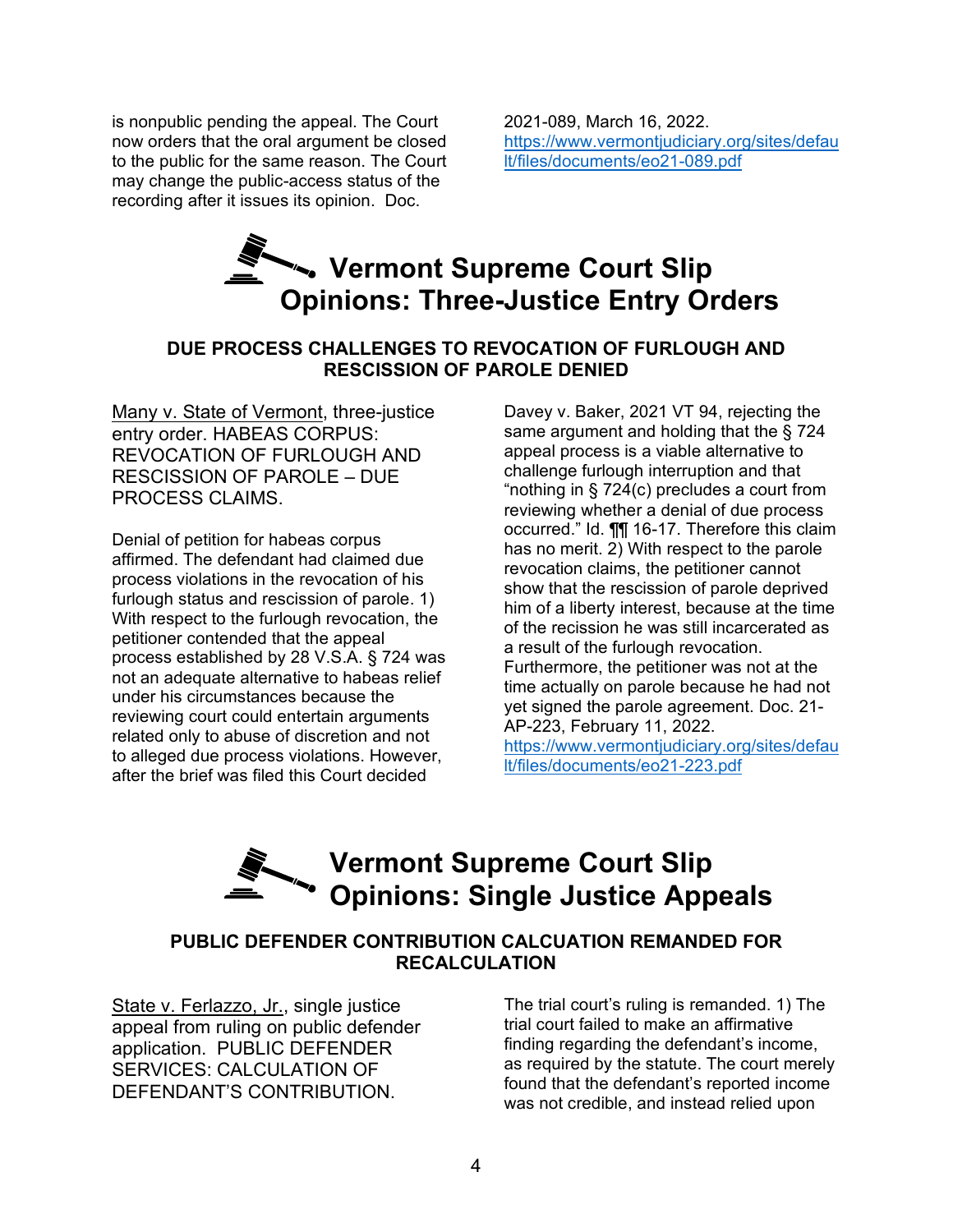the defendant's assets to determine his ability to pay. The statute clearly states that it is income that is relevant to ability to pay. 2) The court's assessment of a \$5000 contribution was incorrect because under current Defender General guidelines, the maximum amount a needy person would contribute to a felony case is \$1,423. 88 (based on the DG's average cost of

representation). The matter is remanded to permit the defendant to file a new, consolidated public-defender application and for the trial court to make additional findings. 22-AP-023, February 4, 2022 (Carroll, J.).

[https://www.vermontjudiciary.org/sites/defau](https://www.vermontjudiciary.org/sites/default/files/documents/eo22-023.pdf) [lt/files/documents/eo22-023.pdf](https://www.vermontjudiciary.org/sites/default/files/documents/eo22-023.pdf)

#### **RESPONSIBLE ADULT CONDITION UPHELD**

State v. Johnson, single justice bail appeal. CONDITIONS OF RELEASE: RESPONSIBLE ADULT CONDITION; HOME DETENTION.

Denial of motions to amend conditions of release affirmed. 1) The court did not abuse its discretion when it declined to strike the responsible adult condition. The court imposed the condition at arraignment because defendant had "eight failures to appear, [and] lots of violations of court orders," as well as two other pending second-degree aggravated domestic assault charges, an unlawful restraint charge, an identity-theft charge, and a charge of interfering with access to emergency services, which the court found "problematic." Further, the State opposed striking the responsible adult condition in part because defendant had previously been released on a twenty-four-hour curfew condition, and violated this condition while committing the current offenses. The trial court's decision not to strike Condition 4 given this context was therefore "supported by the proceedings." 2) The court's denial of the proposed responsible person was not an abuse of discretion. The court expressed concern that the candidate suffered from significant health concerns which rendered her potentially unable to report violations of release conditions. The candidate also testified that she had a criminal history and admitted to being charged with violating

conditions of release. Finally, the candidate has a twenty-nine-year-old daughter who resides at the apartment, and the defendant's criminal history and pending domestic assault charges against other women with whom he lived raised concerns. The candidate differed significantly from the responsible adult in Cassinell, 2021 WL 4101704. 3) The trial court did not abuse its discretion in denying the defendant's request for release to home detention. The fact that the court forwarded the application to DOC for review did not mean that the court had approved the request and was required to analyzed whether home detention would reasonably assure his appearance in court. The statute's language is clear—before considering a person for the home-detention program, the court must have set bail and the defendant must not be able to pay bail. Subsection (b) contains no other provision allowing pretrial detainees to be released into the home-detention program without first meeting this threshold. No bail has been set in this case. At the February 2 hearing, the court indicated that it did not intend to set bail. Thus, however defendant wishes to characterize the trial court's forwarding of his application to DOC, the trial court was correct to deny the request given this reality. Doc. 22-AP-026, February 14, 2022. (Carroll, J.). [https://www.vermontjudiciary.org/sites/defau](https://www.vermontjudiciary.org/sites/default/files/documents/eo22-026.pdf) [lt/files/documents/eo22-026.pdf](https://www.vermontjudiciary.org/sites/default/files/documents/eo22-026.pdf)